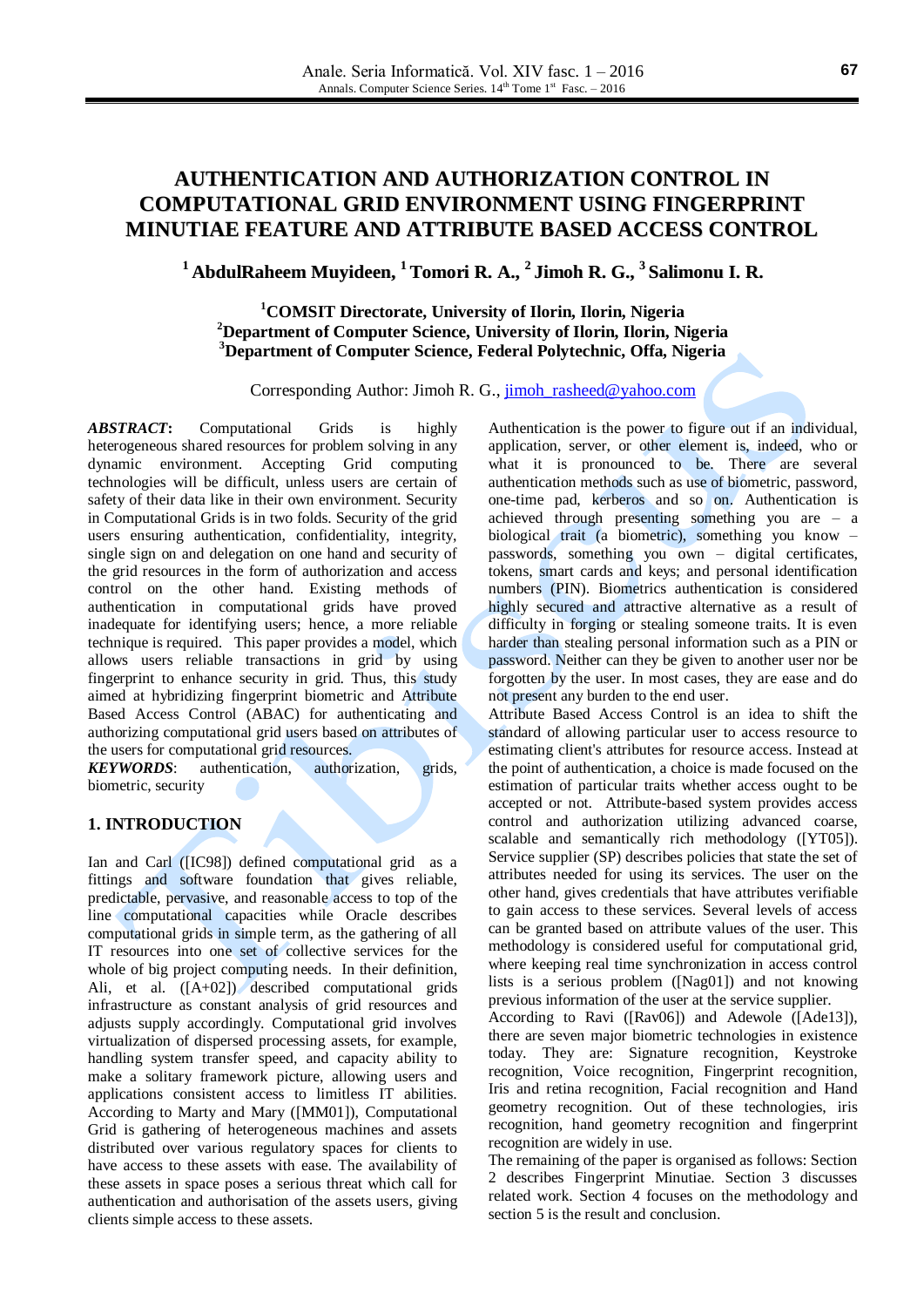## **2. FINGERPRINT MINUTIAE FEATURES**

Generally, fingerprint consists of two kind of features: global features, and local features. Global features comprise of right loop, left loop, whorl, arch and tented arch. Local features comprises of spur, lake, island crossover bifurcation and ending. Figure 1 show various minutiae types.



**Figure 1: Common minutiae types**

The two most widely used features of the fingerprint are the ridge ending in which a ridge ends suddenly and bifurcation in which a ridge branches into two or more as presented in the Figure 2. Fingerprints were accepted as one of the main biometrics technologies for personal identification trustworthiness. Fingerprints is hard to forge, and unique to every individual fingerprint.



Today, majority of grid systems rely on Grid Security Infrastructure for security, which make use of public key infrastructure (PKI) and proxy certificate ([MS10]). PKI uses public key based authentication and encryption. Each grid user possesses a public key and private key that need to be kept safe. At the centre of PKI is the certificate, which is used to identify the user and the public key associated with the user. Certificate Authority (CA) issues the certificate to user. As more users participate in the grid so is the quantity of public and private key generated increases as well as the certificate issues. The management of the certificate becomes a serious problem. As a result of this, difficulty in managing, distributing and revoking compromised keys in Grid Security Infrastructure systems is generating an obstacle to wide use and adoption of Grid system ([BJC06]). Thus, a number of studies have revealed the need to introduce a more secured Grid environment as a significant requirement to make grid systems available in different commercial applications. Therefore, this research work intends to shift paradigm from PKI cryptographic-based methods of securing grid using a hybridized fingerprint biometric and Attribute Based Access Control models that provides authentication of users and authorization of resources in grid environments.

## **3. RELATED WORKS**

In computational grid, users and providers depend on the trustworthness of one another. That is the users is satisfied by the ability of the providers and at the same time providers is sensibly content with and ready to give service to the users. To accomplish this sort of dependable transactions shared trust must be created between the users and the providers. To achieve this, Srivaramangai and

Renagaramanujam gave in 2010 a model which permits just dependable transactions in grid by utilizing trust as a measure for both users and providers.

To address the security risks connected with the grid, Ali, Sumalatha, Nirav, Rimato, Renato, and Jose ([A+02]) proposed two level methodology to the security of the grid. First level to handle interactive shell sessions, and second level to handle randomly user-submitted applications. The methodology comprises of a limited shell and a system-call checking module. The shell consists of a standard command shell amplified with a security module that keenly checks the orders issued by the network user. These check authorize the host security policy. The result of the first level is controlled by the second level. Ali et al. ([A+02]) based their second level on processing based ability given by the ptrace systems-call and the proc file-system as gave in UNIX and LINUX systems which permits a parent process to keep a look at its child process and adjust the conduct of the child process. For their system, execution performance analysis gives up to 2.14 times execution overhead progress for shell-based applications. The methodology proves efficient and gives a substrate to hybrid procedures that consolidate static and dynamic mechanisms systems to minimize monitoring overheads.

Ian, Carl, Gene, and Steven ([I+98]) analyzed the notable security requirement of the computational grid and created a security policy and corresponding security architecture. The policy according to Ian, et. al. ([I+98]) dealt with single sign-on, interoperability with local policies, and dynamically varying resource requirements. This approach concentrated on authentication of users, resources, and processes and supports user-resource, resource-user, process-resource, and process-process authentication. The researchers depicted a security architecture modeling and related protocol that actualize the approach inside the Globus metacomputing toolbox. Beckles et. al., ([B+06]) observed that current security model for computational grid is complicated to utilize and exorbitant to execute. The researchers proposed an easy to use security model for computational grid environment.

Vipul, Omkant, Amit and Brent ([V+06]) created security system utilizing Key Policy Attribute-Based Encryption. The researchers relate private key with access structure that determines which kind of ciphertexts the key can decode. In that capacity each user's key is connected with a tree-access structure where the leaves are connected with attributes. A user can decode a ciphertext if the attributes connected with a ciphertext fulfill the key's access structure. Urs and Peter ([UP05]) proposed proof-based access-control archtectural scheme that uses hierarchical identity-based encryption services in pervasive environment to covertly notify users without releasing data of the obliged proof of access. Likewise, the researchers present and actualize an encryption-based access-control archtectural that make use of hierarchical identity-based encryption with a specific end goal to manage multiple, hierarchical obligations on access rights. Also Wang and Wang in 2007 combined public key cryptography CPK employing elliptic curve cryptography ECC to achieve authentication in grid.

In this paper, we introduce a different method, which rely on biometrics for authentication and ABAC for authorization of grid users.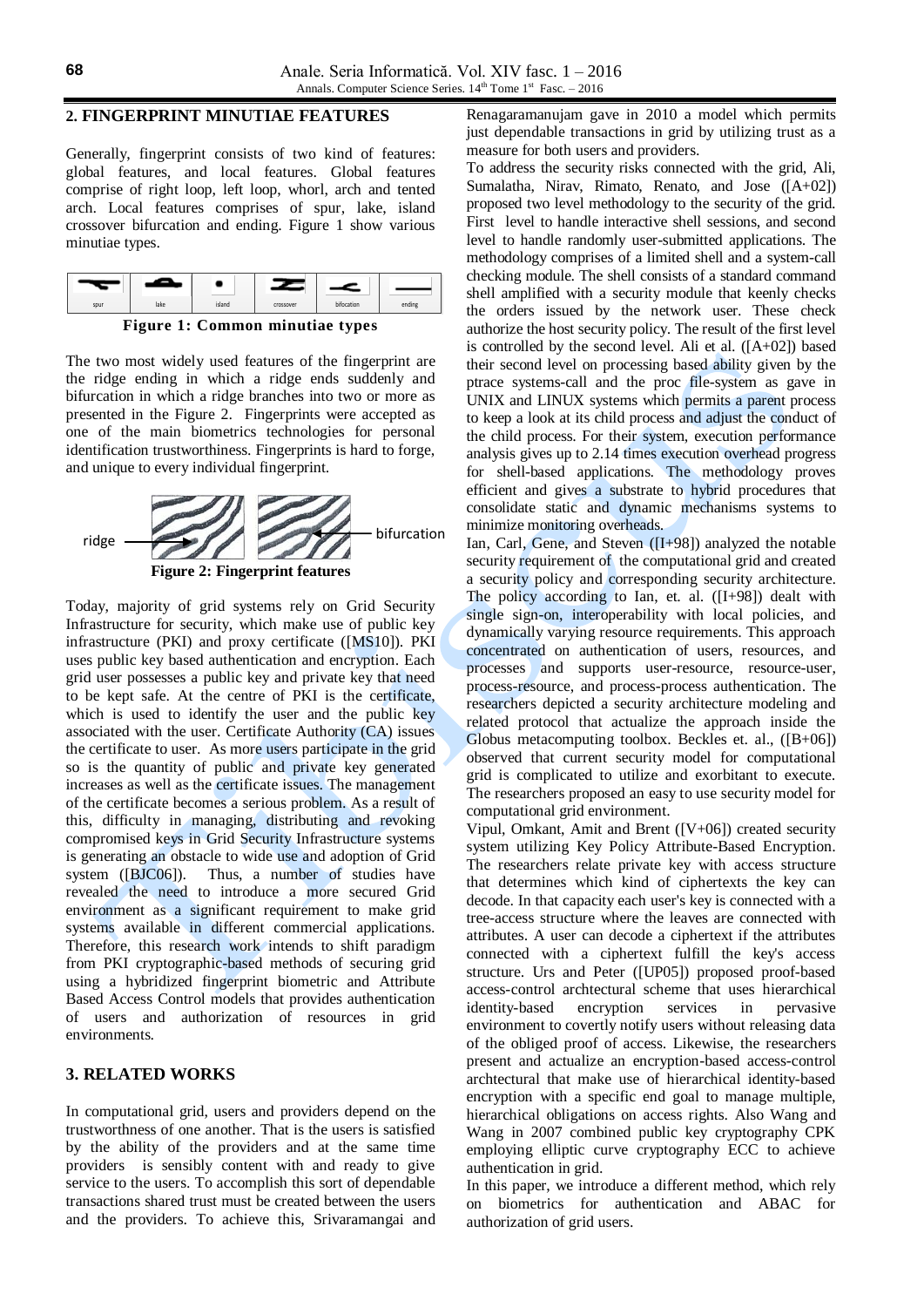## **4.1 METHODOLOGY**

The focus of this study is to develop a hybrid system for authenticating and authorizing users of computational grid. The study intends to achieve its objectives through the implementation of the various stages involved in fingerprint authentication such as fingerprint image acquisition, fingerprint image enhancement, minutiae feature extraction, fingerprint template generation into two halves a card and database; and fingerprint template matching. Computational grid users' fingerprints are captured using fingerprint optical scanner. Successfully authenticated users were authorized through the stages of Attribute Based Access Control of PEP, PDP, PIP and PAP. The stages of fingerprint feature extraction are presented in Figure 3.

Two types of techniques used for capturing fingerprints are inked (off-line) and live-scan (ink-less). In inked fingerprints method, fingerprints are acquired traditionally by a qualified person who spreads a black ink into the individual's finger. Then, the finger is pressed against a paper card, which is later scanned to produce the digital image. The inked impression method remains popular especially in forensics. Furthermore, this type of technique is not feasible for biometric systems where real-time processing is required. Live-scan fingerprints are acquired by directly sensing the fingerprints over an electronic fingerprint device. Since the images are capture directly in digital format, no intermediate digitization process is required. This makes real-time biometric systems feasible. To authenticate user in this work, live-scan method is used to capture fingerprint of user in real time. Today, there are several live-scan fingerprint technologies available, however, important factor is to ensure good quality in the captured images using small, fast, and inexpensive scanning gadgets. The proposed System Framework is shown in Figure 4.

## **4.2 Fingerprint Image Acquisition**

The initial phase in fingerprint recognition is image acquisition, which is the methodology of obtaining and digitizing fingerprint of individual user for further transformation. Customarily, the inked or off-line method has been utilized to obtain the fingerprint data from a user, however, today scan-live is the method normally use for certain application, for example, access control. The essential purpose behind the attractiveness of fingerprint recognition is the accessibility of experienced, advantageous and ease sensor that can quickly secure the fingerprint of client with least or no intervention of human operator. Optical scanner is the gadget utilized for fingerprint acquisition of users fingerprint for the purpose of this work.

Every individual user has only one kind fingerprint. A fingerprint is the outline of ridges and valleys on the fingertips. Unique fingerprint is hence characterized by the uniqueness of the local ridges attributes and their relationship. At the point when fingerprint is scanned, a ridge on the fingerprint is regarded as single curved segment, and a valley is the section between two nearby ridges. Minutiae points are the local ridge characteristics that exist either at a ridge ending or at a ridge bifurcation. The fingerprint image quality is critical for the execution of fingerprint recognition system. Numerous components may impact the unique fingerprint image quality, for example, the kind of sensor used to obtain the image (optical, capacitive), coarse fingertips (manual specialist, senior individuals, unfavorably susceptible skin), fingertip condition (wet, dry), image resolution (500 dpi,250 dpi), poor contact of the finger with the sensor, occurrence of noise, latent images traces from the past user.

Automatic minutiae detection is complex mission as consequence of existence of some of these elements bringing about low quality fingerprint images. Unique Fingerprint image improvement procedures are frequently utilized to lessen the noise and to improve clarity of ridges against valleys so that no spurious minutiae are recognized. Researchers have proposed many ways for improvement of Fingerprint image which include: image normalization and Gabor filtering ([HWJ98]), Enhancement of fingerprint Image by Short Time Fourier Transform (STFT) Analysis ([CCG05]), Binarization Method ([TJ95]), Directional Fourier filtering ([SMM94]), Enhancement using directional median filter ([WSG04]), Fingerprint image enhancement using dominant ridge direction technique ([KDB97]), using color histogram and textual features to retrieve Image ([CW11]) and some different other systems.



**Figure 3: Fingerprint features**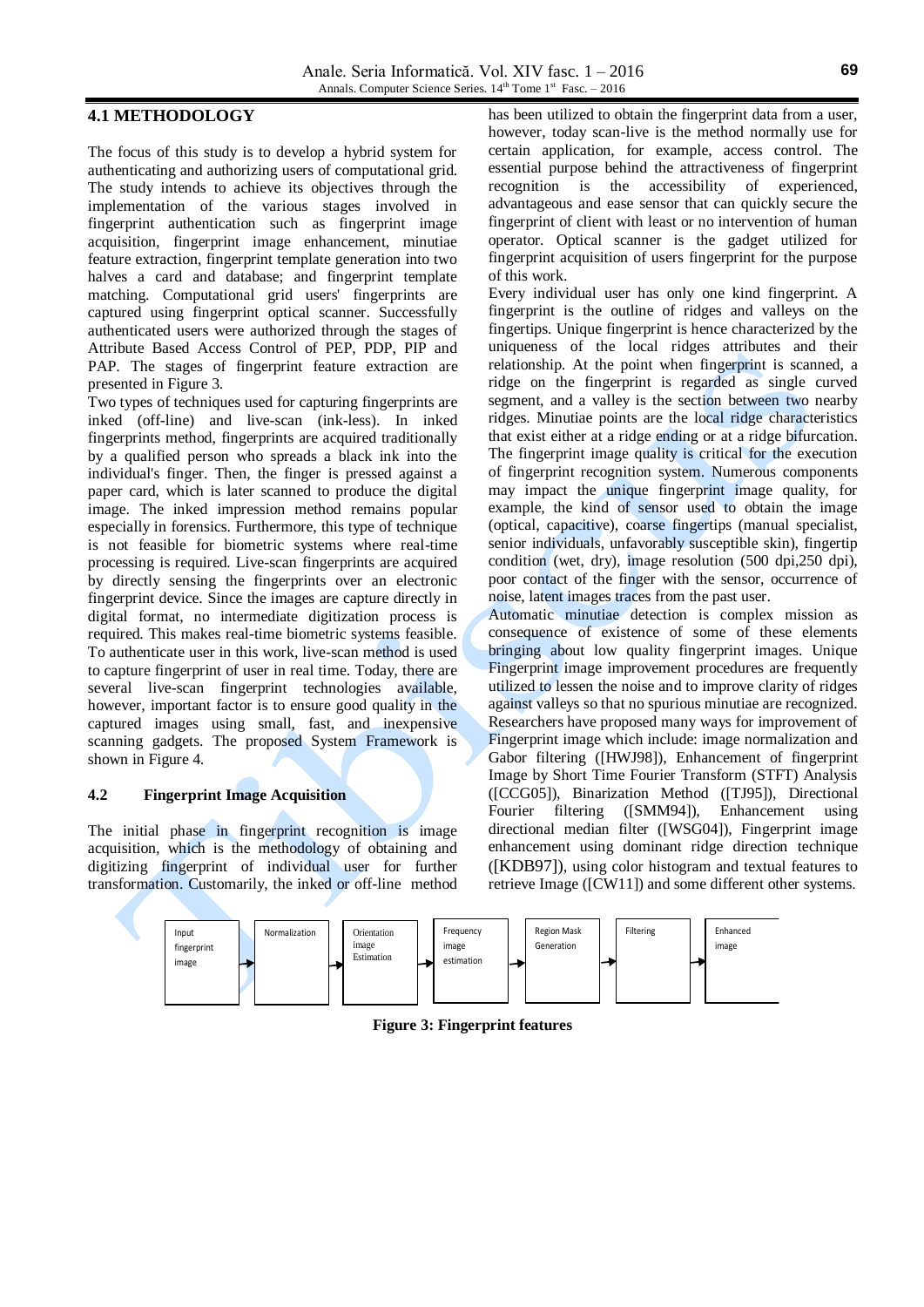

**Figure 4: Proposed system framework**

## **4.3 Image Enhancement**

The essential characteristic of fingerprint image is the nature of the ridge structures it contains, because the ridge has the essential data needed for minutiae feature extraction. The act of minutiae feature extraction schemes and fingerprint recognition procedures vigorously depends on the quality of input fingerprint image. In a good quality fingerprint image, ridges and valleys swap and go in a direction consistently ([Ray03]). It is therefore, the objective of an improved scheme to enhance the ridges structures in the recoverable locales and imprint the unrecoverable region as excessively boisterous for subsequent operations. This enhancement encourages the discovery of ridges and subsequently, permits correct separation of minutiae from the thinned ridges. Practically, fingerprint image are not generally distinct because of factors of noise that degenerate the ridge structures quality. The ambiguity sometimes happens because of varieties in skin and impression conditions, for example, dirt, humidity, scars, and non-smooth contact with the gadget for capturing fingerprint. Accordingly, improvement of the fingerprint image is regularly utilized to decrease the noise and improve the quality of ridges and valleys. Several proposed techniques are in the literature for improvement of the fingerprint image. The usual methodology is the Gabor filtering which has four principal stages: (i) normalization, (ii) ridge orientation estimation, (iii) ridge frequency estimation and (iv) filtering. The researcher utilized the methodology by Raymond ([Ray03]) incorporating three extra stages with the four stages mentioned above which are segmentation, binarization and thinning for the fingerprint image improvement. Each of these stages is discussed in the subsequent section.

#### *(a) Segmentation*

Segmentation is the first phase in image enhancement algorithm. This is the procedure of isolating the foreground areas in the fingerprint image from the background areas. The foreground area coincides with the required clear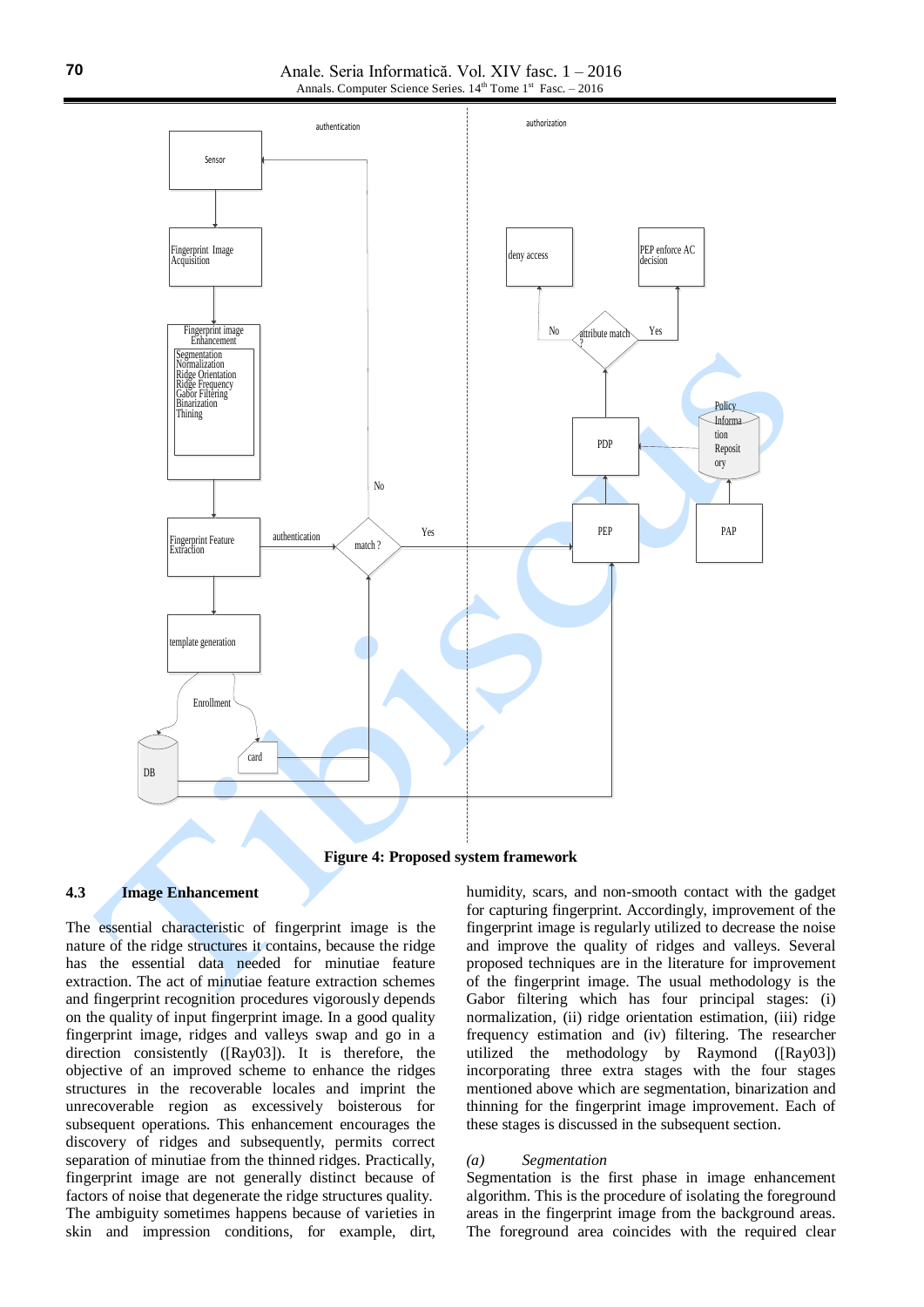fingerprint region comprising the ridges and valleys, which is of concern. The background region coincides with the regions out of boundaries of the fingerprint region, which have no any substantial fingerprint data ([Ray03]). The background regions of fingerprint image in general have a low grey-scale variance value while the foreground regions have a very high variance value, thus, a system based on variance threshold is utilized to isolate the foreground from the background. In this technique, the image is separated into blocks in order to compute the grey-scale variance value of every block that formed the image. Suppose that the variance is below the global threshold, in that case the block is allocated background area; else, the block is allocated to the foreground. The grey-level variance of a block of size W x W image is given as:

$$
V(k) = \frac{1}{W^2} \sum_{i=0}^{W-1} \sum_{j=0}^{W-1} (I(i,j) - M(k))^2
$$
\n(4.1)

where  $M(k)$  is the mean grey-level value for block  $k$ ,  $I(i, j)$ is the grey-level value at pixel  $(i, j)$  and  $V(k)$  is the variance for block *k*.

## *(b) Normalization*

Once fingerprint image segmentation is completed, the next phase in image enhancement is normalization of image. Normalization is utilized to regulate the values of intensity in an image by fine-tuning the scope of grey-level values in order that it exists in the scope needed. Suppose that  $I(i, j)$  represents the grey-level value at pixel  $(i, j)$ , and N(i, j) represent the normalized grey-level value at pixel (i, j). The normalized image is given by Raymond  $([Ray03])$ as:

$$
N(i,j) = \begin{cases} M_0 + \sqrt{\frac{V_0 (U(i,j) - M)^2}{V}} & \text{if } I(i,j) > M, \\ M_0 - \sqrt{\frac{V_0 (U(i,j) - M)^2}{V}} & I(i,j) \le M \end{cases} \tag{4.2}
$$

where *M* and *V* are the estimated mean and variance of *I(i, j*) and  $M_0$  and  $V_0$  are the desired mean and variance values respectively.

#### *(c) Ridge Orientation Estimation*

Ridge orientation estimation of a fingerprint image consists of the local orientation of the ridges in the fingerprint as demonstrated in Figure 4.



**Figure 4: Fingerprint Ridge Orientation**

Computing the estimate of this orientation is an extremely critical stage as the next Gabor filtering phase relies upon local orientation to adequately improve the fingerprint image. In the literature, several systems were proposed for ridge orientation estimation. Among these are the chaincode system proposed by Xudong and Wei-Yun ([XW00]), Stock and Swonger ([SS69]) utilized ridge valley mask with a set of number of reference templates (8 slits) to ascertain orientation field, Mehtre based strategy proposed by Mehtre et al. ([MMK87]) and the least mean square estimation strategy proposed by Hong et al. ([HWJ98]) which measure the orientation in a block-wise way. The researcher has picked the methodology utilized by Raymond ([Ray03]) which evaluates the orientation in a pixel-wise way. This will create an improved and more precise estimation of the orientation field. To compute the orientation field at pixel (i, j) utilizing pixel-wise methodology, the following steps given below are taken:

A block of size W x W is centered at pixel (*i, j*) in the normalized fingerprint image.

For every pixel in the block, calculate the gradients  $\partial x(i, j)$  and  $\partial y(i, j)$  which are the gradient value in the *x* and *y* directions, in that order. The horizontal Sobel operator is utilized to calculate  $\partial x(i, j)$  and the vertical Sobel operator is utilized to calculate  $\partial y(i, j)$ .

The local orientation at pixel  $(i, j)$  can then be evaluated utilizing this mathematical equation:

$$
V_x(i,j) = \sum_{u=i-\frac{W}{2}v=j-\frac{W}{2}}^{i+\frac{W}{2}} 2\partial_x(u,v)\partial_y(u,v)
$$
(4.3)

$$
V_{y}(i,j) = \sum_{u=i-\frac{W}{2}}^{i+\frac{1}{2}} \sum_{v=j-\frac{W}{2}}^{j+\frac{1}{2}} \partial_{x}^{2} (u,v) \partial_{y}^{2} (u,v) \qquad (4.4)
$$

$$
\theta(i,j) = \frac{1}{2} \tan^{-1} \frac{V_y(i,j)}{V_x(i,j)}
$$
(4.5)

where  $\theta(i, j)$  is the least square estimate of the local orientation at the block centered at pixel (*i, j*).

The orientation field is then smooth in a local region utilizing a Gaussian filter. The orientation is initially changed into a continuous vector field, which is given as:

$$
\Phi_x(i,j) = \cos(2\theta(i,j)) \tag{4.6}
$$

$$
\Phi_y(i,j) = \sin(2\theta(i,j)) \tag{4.7}
$$

Where  $\oint x$  and  $\oint y$  are the *x* and *y* components of the vector field, respectively. Gaussian smoothing is then performed after the vector field is estimated. This can be obtained as given:

$$
\phi'_x(i,j) = \sum_{u = -\frac{w_{\phi}}{2}}^{\frac{w_{\phi}}{2}} \sum_{u = -\frac{w_{\phi}}{2}}^{\frac{w_{\phi}}{2}} G(u,v) \phi_x(i - uw, j - vw)
$$
\n(4.8)

$$
\phi'_{y}(i,j) = \sum_{u=-\frac{w_{\phi}}{2}}^{\frac{w_{\phi}}{2}} \sum_{u=-\frac{w_{\phi}}{2}}^{\frac{w_{\phi}}{2}} G(u,v) \phi_{y}(i - uw, j - vw)
$$
\n(4.9)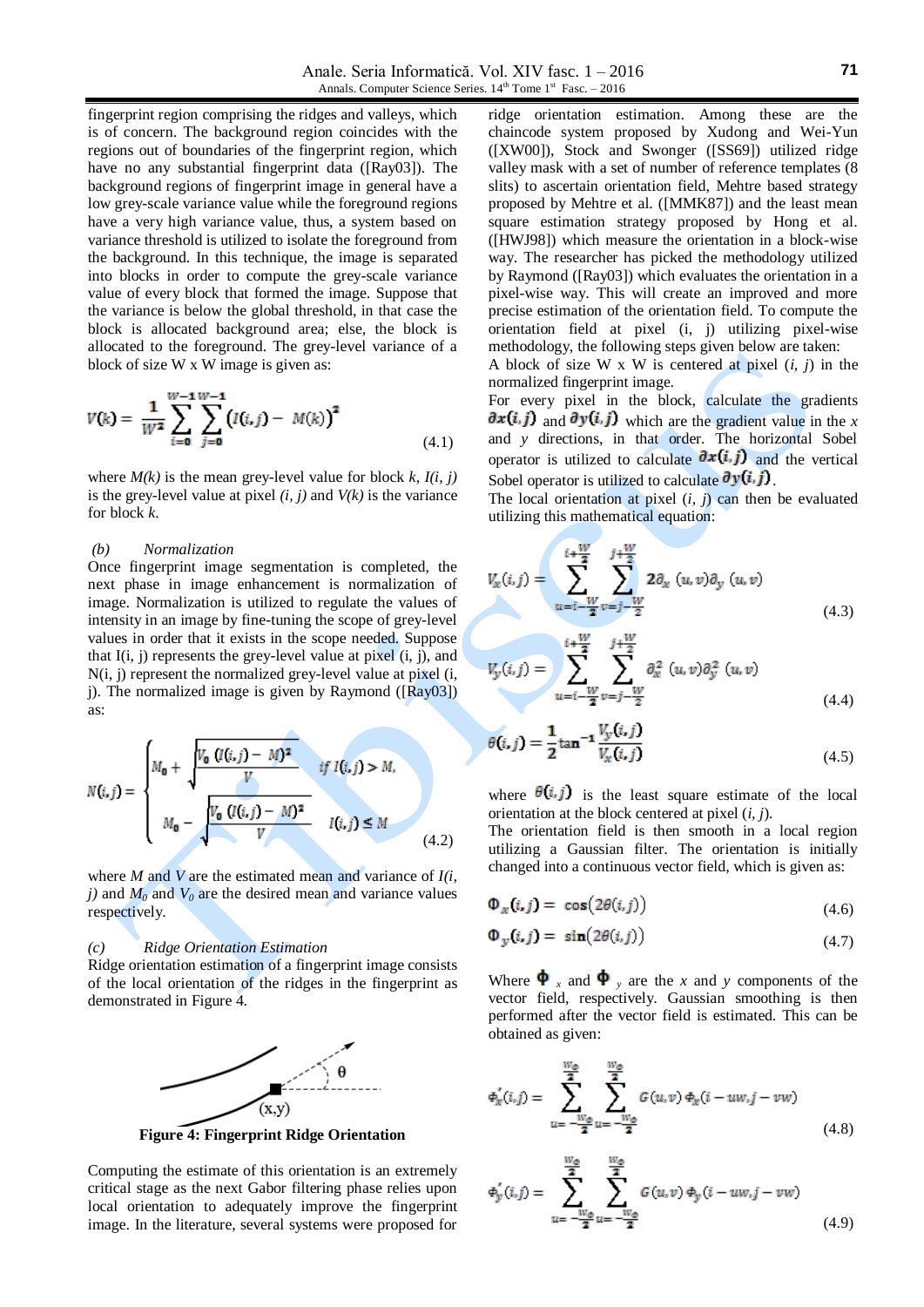where *G* is a Gaussian low-pass filter of size  $w \Phi$  x  $w \Phi$ . The final step is to obtain the smooth orientation field *O* at pixel (*i, j*). This can be calculated as follows:

$$
O(i, j) = \frac{1}{2} \tan^{-1} \frac{\phi'_y(i, j)}{\phi'_x(i, j)}
$$
(4.10)

#### *(d) Ridge Frequency Estimation*

The local ridge frequency is another fundamental parameter that is utilized by Gabor filter. This corresponds to the local frequency of the ridges in a fingerprint image. Separation of image into squares of size W x W is the initial phase in the frequency estimation. Following this is to extend the grey-level estimations of every pixel situated in each block in a direction orthogonal to the local ridge orientation. This estimation produces a practically sinusoidal-shape wave using the local minimum points relating to the fingerprint image ridges. The ridge spacing S(i, j) processed by calculating the average number of pixels in continuous minima points in the anticipated waveform. Accordingly, the ridge frequency F(i, j) of a block centered at pixel (i, j) is given as:

$$
F(i,j) = \frac{1}{S(i,j)} \tag{4.11}
$$

#### *(e) Gabor Filtering*

After the computation of ridge frequency and ridge orientation, the resulting parameters are utilized as a part of the Gabor filter. Gabor filter was utilized for this research on the grounds that it consists of orientationselective and frequency-selective properties. The Gabor filter spatially used filter on the fingerprint image  $([Ray03])$ . The orientation value  $O(i, j)$  and ridge frequency value  $F(i, j)$  of that pixel are needed by convolution of a pixel  $(i, j)$  in the image. In this way, improved image E obtained by applying the Gabor filter G is achieved as given below:

$$
E(i,j) = \sum_{u = -\frac{w_x}{2}}^{\frac{w_x}{2}} \sum_{v = -\frac{w_y}{2}}^{\frac{w_y}{2}} G\left(u, v; O(i,j) F(i,j)\right) N(i - u, j - v) \tag{4.12}
$$

where  $\overline{O}$  is the orientation image,  $F$  is the ridge frequency image, *N* is the normalized fingerprint image, and  $w<sub>x</sub>$  and  $w<sub>y</sub>$  are the width and height of the Gabor filter mask, respectively.

#### *(f) Binarization*

Binarization transforms gray-scale image to binary image using threshold value. For a gray-scale fingerprint image, a pixel assumes 256 diverse intensity stages. According to ([PN13]), different methods utilized to transform grayscale image to binary image in Global binarization includes Fixed Thresholding, Otsu and Kittler Methods. While Local binarization uses Niblack, Adaptive, Sauvola and Bernsen Methods.

On the other hand, Local Adaptive Threshoding strategy proposed by ([S+11]) was utilized in this research in line

with the fact that, it safeguards valuable data in the fingerprint images different from global thresholding procedure that can damage the fingerprint image. In this method, the pixel values lower than the limit are given value zero and the intensity values more than the limit are given value one. For binary image, the pixel values got 0 and 1 representing black and white pixels in that order  $([S+10])$ . Several minutiae extraction algorithms work on binarized fingerprint image in which the black pixels means ridges, and the white pixels means valleys in that order. This enhances the distinction between the fingerprint image ridges and valleys, and thus encourages the extraction of minutiae  $([P+12])$ .



# **image**

#### *(g) Thinning*

Thinning is the final image enhancement stage commonly carried out before minutiae extraction takes place. Thinning is a morphological operation that progressively changes the foreground pixels into one pixel wide ([Ray03]). While forming a skeletonized variant of the binary image, the thinning algorithm is applied to a fingerprint image to conserve the integration of the ridge structures. Extraction of minutiae is then produced from the skeleton. Many strategies have been proposed by researchers to carry out fingerprint thinning. Some of these algorithms are Two-way Thinning Algorithm (TTA), Fast Thinning Algorithm (FTA), and Ridge Line Following Algorithm (RLF) ([Gha05]). Still, the researcher utilized Ridge Line Following Algorithm proposed by Emiroglu ([Emi97]) because of its accuracy in thinning a fingerprint image. Figure 6b demonstrates a thinned fingerprint image:



**Figure 6: Thinned fingerprint image: (a) Binarized image; (b) Thinned image**

#### **4.4 Fingerprint Image Minutiae Feature Extraction**

Feature extraction comprises of bringing out the ridge endings and ridge bifurcations out of the fingerprint images data. Fingerprint matcher algorithms regularly being used are sensitive to precision of ridges and valleys, measures of nature and number of minutiae, and image size. Minutiae matching basically comprise of discovering the best configuration between the template of the minutiae in the database and a subset of minutiae in the input fingerprint through a geometric change. Usually each recognized minutiae  $m_i$  is represented by four parameters

$$
m_i = (x_i, y_i, \theta_i, t_i) \tag{4.13}
$$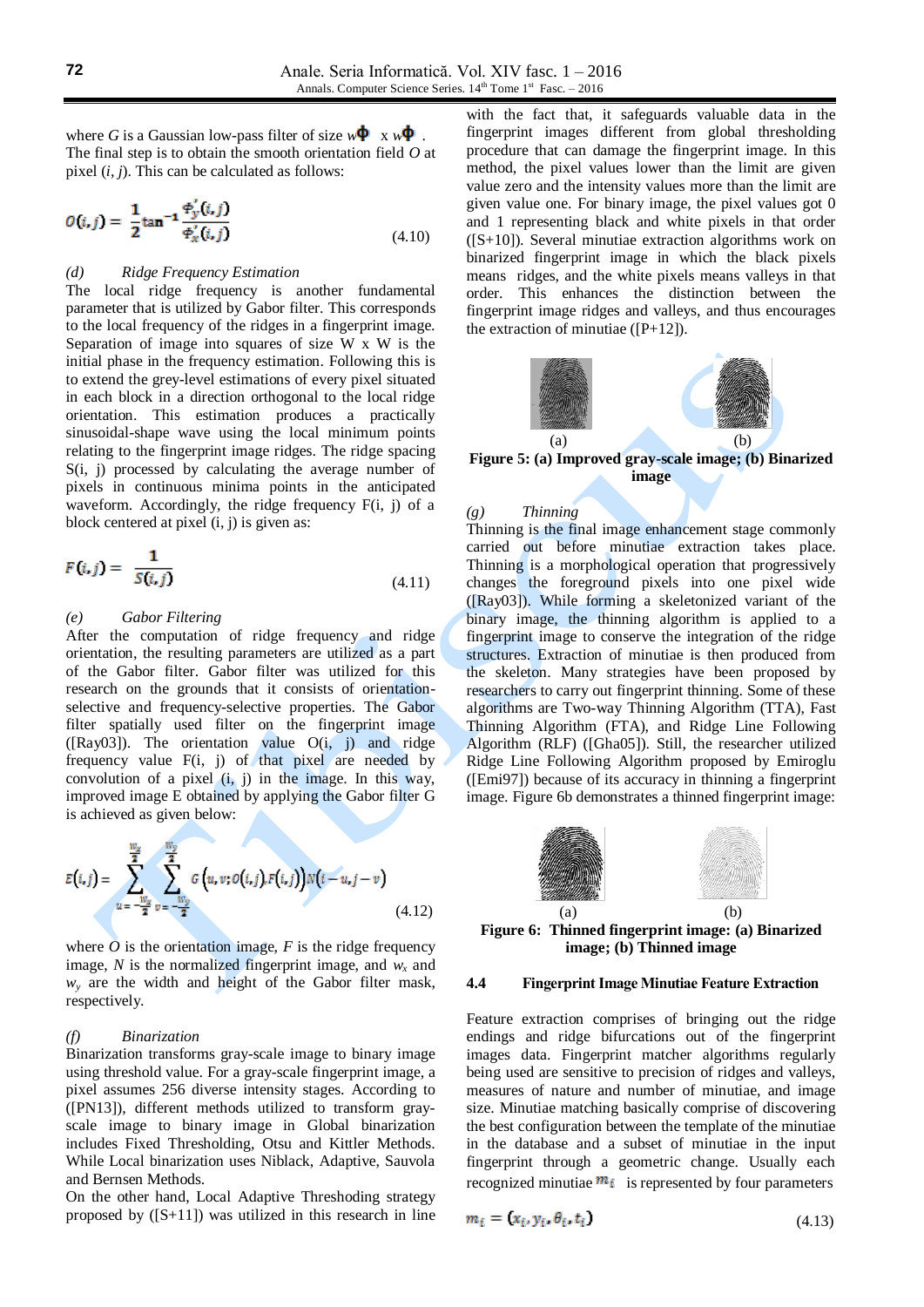Where

| $x_i, y_i$ | - are the minutiae point coordinates             |
|------------|--------------------------------------------------|
| θ,         | - is the angle minutiae make with the horizontal |
| t,         | - is the type of minutiae point                  |



**Figure 7: Ridge ending minutiae coordinate (x, y) and the minutiae orientation θ**

There are many minutiae extraction techniques existing in the literature. They are broadly grouped into two: minutiae extraction techniques based on binarized fingerprint images and gray-scale fingerprint images. Cross Number Based technique is used for its computational effectiveness and intrinsic ease. This technique includes the utilization of the skeletonized image in which the ridge flow pattern is eight- connected. Minutiae extraction takes place by checking the nearby neighbourhood of every ridge pixel of the image utilizing a 3x3 window as indicated in figure 8.

| ዳ |  |  |
|---|--|--|

**Figure 8: 3x3 Neighbourhood**

The CN value can then calculated as follows:

$$
CN = 0.5\sum_{i=1}^{8} |p_i - p_{i+1}| \tag{4.14}
$$

where  $P_9 = P_1$ .

It is calculated as half the summation of difference between pairs of adjacent pixels in the eightneighbourhood. Utilizing the CN properties illustrated in figure 9, the ridge pixel is identified as a ridge ending, bifurcation or non-minutiae point. Take for instance, a ridge pixel having CN equal to one is considered as a ridge ending, while CN of value three is considered to be bifurcation.

| <b>CN</b> | Property                 |
|-----------|--------------------------|
|           | Crossing point           |
|           | <b>Bifurcation</b> point |
|           | Continuing ridge point   |
|           | Ridge ending point       |
|           | Isolated point           |

**Figure 9: Properties of Crossing Number**

Each of the extracted minutiae points has x and y coordinates, orientation of the corresponding ridge portion  $(θ)$ , and the kind of minutiae. Figure 10 shows ridge ending and bifurcation and their Crossing Number values.



**CN=3**

## **4.5 Template Generation**

Generally past stages often present some artifacts, which later become false minutiae. This false minutia will fundamentally influence the precision of matching in the event that they are just viewed as true minutia. Hence, techniques of evacuating false minutia are essential for efficient fingerprint verification system. The technique by ([MGR12]) is employed in this work for eradicate false minutia as given below:

Assume D is the mean between ridge widths is given as the mean separation between two parallel neighbouring ridges. If the width between one bifurcation and one termination is less than D and the two minutiae are in the same ridge, get rid of both of them.

If the width between two bifurcations is less than D and they are in the same ridge, remove the two bifurcations.

If two terminations are contained in width D and their directions are coincident with a small angle variation. Furthermore, they satisfy the condition that no other termination is between the two terminations. At that point, the two terminations are viewed as false minutia obtained from broken ridges and therefore removed.

Suppose two terminations are found in a short ridge with length within distance less than D, get rid of the two terminations.

This technique for false minutiae removal is advantageous because, firstly, ID of the ridge is utilized to recognize minutia and seven kinds of false minutia are concisely established when compared with other techniques. Also, the technique is well-structured to ease false minutiae recognition. It surpasses the method used by Intelligent biometric systems in fingerprint and face recognition that does not use the relations among the false minutia types.

After false minutiae are gotten rid of, Crossing Number CN is utilized for minutiae extraction of unique fingerprint image of users for this research. Unique finger impression Fingerprint Template is created from minutiae point extracted. Minutiae point extracted comprise of ridge ending and bifurcation. The ridge ending template is saved into a card while the bifurcation template is saved into the database together with user information of interest. The templates can then be referred to at the point of authentication.

#### **4.6 Template Matching**

In this step, we examine fingerprint matching, which is the responsible for contrasting an input fingerprint that is given by the user, to a template fingerprint that is given previously, at enrollment stage. In general fingerprint matching technique are minutiae based, these are the ridge endings and bifurcations of the fingerprint ridges.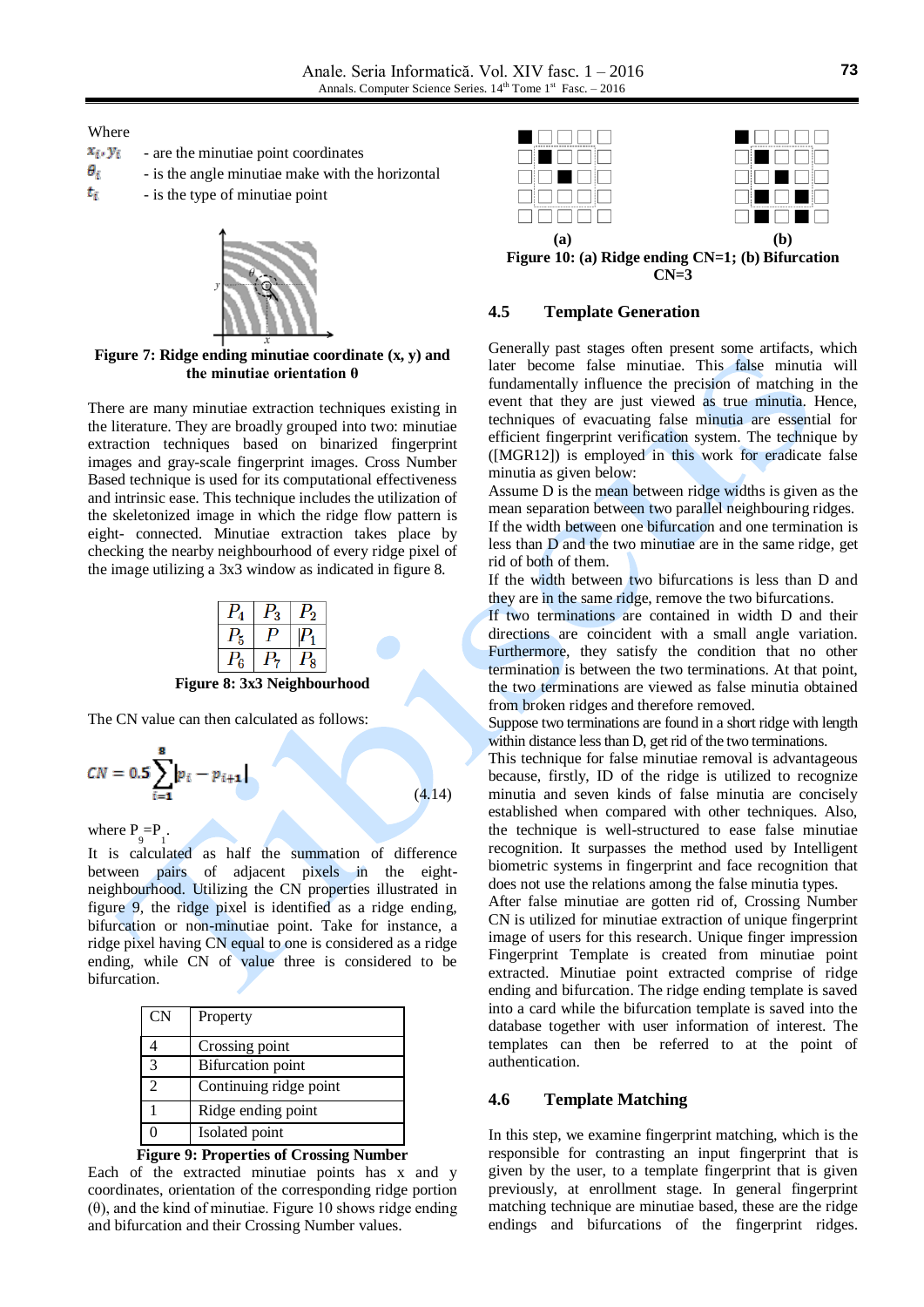Technique for minutiae-based fingerprint matching comprises of two steps, which are registration and counting of minutiae. In registration step, positioning of the fingerprint took place utilizing translation, rotation and scaling together while in minutiae counting step, the matching score is known by computing the related minutiae pairs that are available in the fingerprints. If a minutia from the test set is found inside a bounding box or tolerance zone around a minutia from the template set then the two minutiae are related. The matching score, in the range of 0 and 1, is computed as the quantity of matched minutiae over the cumulative number of minutiae.

Minutiae Matching technique: For this stage the fingerprint information is contrasted with the template information stored in the system. Information of the extracted minutiae is saved as a matrix of rows equivalent to minutiae points quantity, and with four columns: columns 1 is the column list of every minutiae point; columns 2 is the column index of every minutiae point; columns 3 is the orientation angle of every minutiae point; columns 4 is the type of minutiae  $(1 - ending, 2 - bifurcation, 3-normal ridge)$ . At the matching process, every minutiae point is contrasted with the template information. There are many algorithms for contrasting minutiae. One of them changes template information points to polar coordinates utilizing the given equation below:

$$
\begin{pmatrix}\n\eta_K^T \\
\frac{\Pi}{\Pi} \\
\frac{\sigma_K^T}{\Pi} \\
\frac{\sigma_K^T}{\Pi}\n\end{pmatrix}\n\begin{pmatrix}\n\sqrt{(row_K^T - row_{ref}^T)^2 + (col_K^T - col_{ref}^T)^2} \\
\frac{\Pi}{\Pi} \\
tan^{-1}\left(\frac{(row_K^T - row_{ref}^T)^{\Pi}}{(row_K^T - row_{ref}^T)^{\Pi}}\right) \\
\frac{\Pi}{\Pi} \\
\frac{\Pi}{\sigma_K^T} \\
\frac{\sigma_K^T - \theta_{ref}^T}{\sigma_K^T}\n\end{pmatrix}
$$
\n(4.15)

Where for template image

radial distance of  $K^{th}$  minutiae  $r_K^T$ radial angle of  $K^{th}$  minutiae  $\phi_R^T$ orientation angle of  $K^{th}$  minutiae  $\theta_k^T$ 

 $row_{ref}$ ,  $col_{ref}$  row index and column index of reference point presently under consideration

The information matrix points were changed to polar coordinates utilizing the mathematical equation:

$$
\begin{pmatrix}\nr_m^l \\
\frac{\overline{11}}{\overline{11}} \\
\phi_m^l \\
\vdots \\
\theta_m^l\n\end{pmatrix}\n\begin{pmatrix}\n\sqrt{(row_m^l - row_{ref}^l)^2 + (col_m^l - col_{ref}^l)^2} \\
\tan^{-1}\left(\frac{(row_m^l - row_{ref}^l)^{\overline{11}}}{(row_m^l - row_{ref}^l)^{\overline{11}}}\right) + \text{rotate value}(k, m) \\
\vdots \\
\theta_m^l - \theta_m^l - \theta_m^l\n\end{pmatrix}\n\tag{4.16}
$$

rotate values = the difference between the orientation angles of  $T_{k}$  and  $T_{m}$ .  $T_{k}$  and  $T_{m}$  represent the extracted information in all the columns of row k and row m in the template and data matrices, respectively.

To compare two minutiae sets,  $T_1$  is taken from template or saved fingerprint template and  $I_2$  is from input fingerprint.  $T_1$  and  $I_2$  are said to be matched if their minutiae type are the same, their position and direction are close. If  $f^1 \in TI$ ,  $f^2 \in I_2$  and

$$
TYPE(f') = TYPE (f^{2})
$$
 (4.17)

$$
DIST(f^t, f^2) \le D_f \tag{4.18}
$$

$$
ANGLE(f^f, f^2) \le A_f \tag{4.19}
$$

For this situation, (f1, f2 ) is a matched minutiae features. Df and Af are maximum tolerance for translation and rotation in that order. Let Sm be a set of matched pairs. Every component in Sm has the structure  $(f_i^1, f_i^2)$  where  $f_i^1$ is from  $T_1$  and  $f_i^2$  is from  $I_2$ . There are two limitations of Sm. All  $f_i^1$  and  $f_i^2$  in *Sm* should be differ ([Gha05]). These imply that every minutia in  $T_1$  or  $I_2$  should not be matched more than once. The accompanying condition should likewise be fulfilled if  $(f_1^1, f_1^2)$  and  $(f_2^1, f_2^2)$  are two components in Sm.

$$
|DIST(f_1^1, f_1^1) - DIST(f_2^2, f_2^2)| < \varepsilon
$$
 (4.20)

Where  $\varepsilon$  is a small value. The next process is to perform pairing and computation of similarity measure M as shown in equation 4.21:

$$
M = \sqrt{\frac{N_m x N_m}{N_1 x N_2}}
$$
(4.21)

Where  $N_m$  is the number of element in the match minutiae,  $N_l$  is the number of elements in  $T_1$  and  $N_2$  is the number of elements in I<sub>2</sub>. The algorithm is described in detail in this section.

Pattern based algorithms compare the essential fingerprint patterns template earlier saved and an input fingerprint. Thus, the images are adjusted, around a central point on each image in the same position. The input fingerprint image is contrasted graphically with the template in order to know matching level.

Correlation Based Technique: Suppose I(Δx, Δy, θ) is a rotation of the input image I by an angle θ around image center and moved by  $\Delta x$  and  $\Delta y$  pixels in the directions x and y, in that order. At that point the similitude between the two fingerprint images T and I was calculated as

$$
S(T, I) = \left( \Delta_X, \Delta_Y, \theta^{max} CC \left( T, I^{\Delta_X, \Delta_Y, \theta} \right) \right) \tag{4.22}
$$

Where  $CC(T, I) = T^{T}I$  is the cross- correlation between T and I. The cross-correlation is a well known measurement of image relationship. It gives the optimal registration. Some drawback of this system are a) Non-linear distortion makes impressions of the same finger fundamentally differ regarding global structure; b) Skin condition and finger pressure create image intensity, complexity, and ridge thickness to oscillate essentially over distinctive impressions and c) The method is computationally extremely costly.

Image Based Techniques: Image based method do matching utilizing the global features of an entire fingerprint image. It is an improved developing technique for fingerprint recognition. This method incorporates both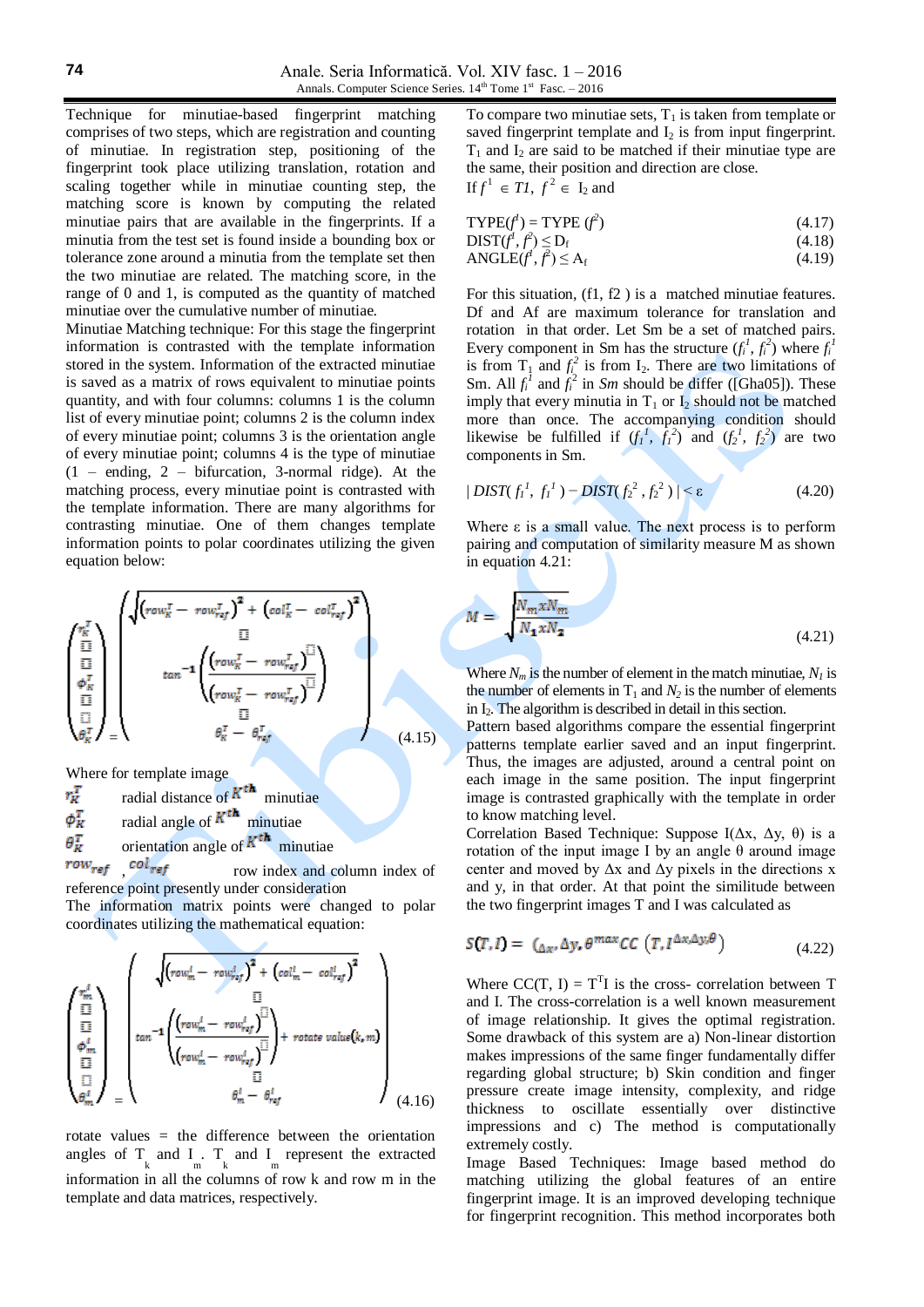optical and computer-based image correlation systems. In recent times, some transform-based methods have additionally been investigated. Phase-based fingerprint image matching system utilizing 2D discrete Fourier transforms proposed in Gabor filter based fingerprint matching strategy.

## **4.7 Storage of Template Generation**

After successful registration of a user by the system and their template extracted, the template is saved so it might be recovered later for examination. Three fundamental ways of template storage are:

- 1. Store the template on a handy card.
- 2. Store the format at the biometric reading gadget
- 3. Store the template remotely in a unified database

The primary benefit of saving the templates inside the biometric reading gadget is quicker response time. Saving and recovery of little amount of templates might be taken care of adequately by most systems, however big amount of template create issues and will oblige better off storing template in a centralized database. Saving template in a centralized database brings about a noticeable improvement alternative for different systems. Extra resources are required to keep up with the extra the network traffic and system created in the biometric reader gadget and the database. The advantage of saving the template on a card is that the users will have control of the feature. They can as well utilize the card anywhere there is card reader device, making it more helpful for the provider to position card reader at various areas. The best storage solution is the usage of two storage systems that join together. This will take into consideration consolidated profits of the results and in the meantime nullify any of the potential hindrances.

## **4.8 Policy Information Repository**

To saveguard the resources on the system we need to give the guidelines of who has the right to use the resources and what operations the user can perform on the resources. This set of guidelines is known as a policy. The Policy Information Repository PIR saves group of logical rules and policies that guide access choices. To secure the resources on the computational grid, it is required to point out the rules that state who has the right to access the resources and what operations the user can perform on the resources. Extensible Access Control Markup Language (XACML) XACML is the general policy language used to ensure resources and in addition a right to gain access decision language. It permits creation of policy rule with conditions as a logical representation joining together attributes of the subject and/or resources.

## **4.9 Matching Attribute**

Matching attribute is policy assessment methodology which right to access resources rely on the security policy. Access Control Decision Function (ADF) controls the access by applying access control policy guidelines to access demand. The function is given by the relation below

$$
p_{i_{\text{adj}(1)}} = \begin{cases} \n\frac{D \exp}{\Box} \\ \n\frac{D \exp}{\Box} \\ \n\frac{D \exp}{\Box} \n\end{cases}
$$
\nwhere

 $p_{i_{\text{and}}f}$  is the ADF function for policy  $p_i$  $attr(Re, q)$  is the attributes the requestor  $Attr(Ser)$  is the service  $Attr(Re, s)$  is attribute of the resource  $Attr(Act)$  is the action  $Attr(\textit{Env})$  is the environment.

## **5. Results and Discussion**

In this section, the various results obtained from the proposed system after executing the stages involved were fully discussed. The entry point to the proposed system is the user identification interface. After the identification interface, the user enters details about him/herself and the enrolment interface. An attacker attempting to attack the model will need the two factors used for the model that is, card and the fingerprint. The card can be stolen but without the fingerprint, the attacker cannot succeed in his mission. The model separated the fingerprint into two parts, therefore the attacker cannot have the two separated parts from the card if stolen. It is extremely difficult for an attacker to obtain the two authentication parameters for a particular user and hence the model is safe. As explained that the fingerprint is two and then stored in a card and the server respectively, the user information and privacy is equally protected since the information are not in plaintext. An unauthorized individual cannot be allowed into the system to use the resources since such user would not be able to bypass the authentication stage of the system.

## **6. Conclusion**

It has been shown that the existing methods of securing the computational grid resource is inefficient and ineffective and the password can be compromised. There is need for a simplified, efficient and reliable model for managing computational grid resources based on fingerprint biometric and attribute based access control technologies. To achieve this, various stages involved in fingerprint authentication and attribute based access control were explored. A comprehensive discussion on each stage of the proposed framework were discussed. implemented. These include fingerprint image acquisition, segmentation, normalization, ridge orientation estimation, ridge frequency estimation, Gabor filtering, binarization, thinning, fingerprint feature extraction, fingerprint template generation, and fingerprint template matching for authentication and policy enforcement, policy decision and attribute policy information for authorization. Each of these stages has several methods that can be used to achieve them. The results have shown that fingerprint biometric is indeed a unique way of identifying user based on who he/she is. Biometric access is a better substitute for the use of username / password in identifying users. The genuineness of the fingerprint makes it a reliable access control technique. The fact that a user no longer needs to memorize password or write it down for identification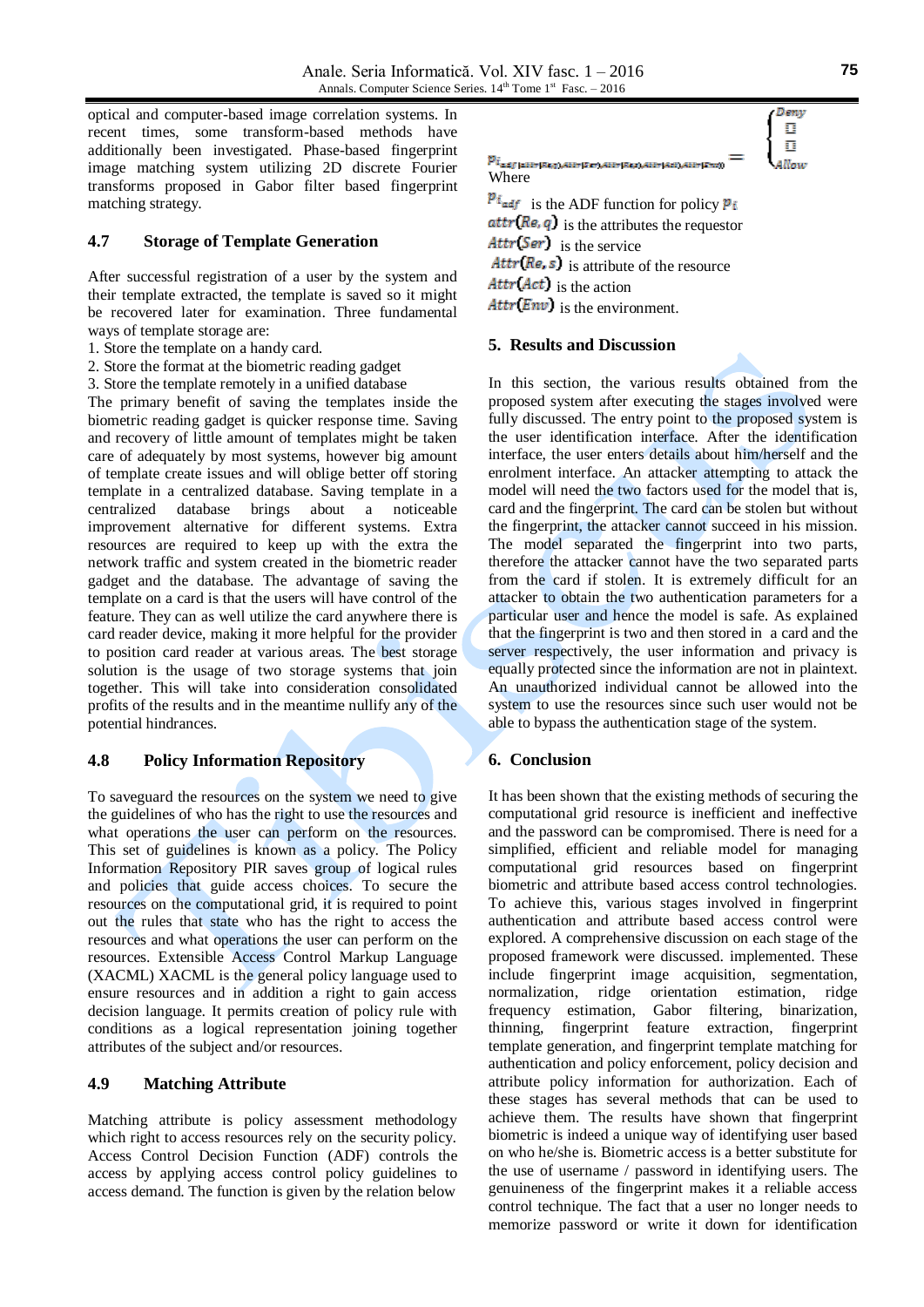purpose has eased the use. The model is robust towards authentication, authorization and network attacks. Therefore, it provides efficient solution for enhancing the security of the grid computing.

## **REFERENCES**

- [Ade13] **K. S. Adewole Development of Unilorin biometric Attendant System**. MSc Thesis, Ilorin. (Unpublished), 2013.
- [A+02] **R. B. Ali, A. Sumalatha, H. K. Nirav, F. Rimato, F. Renato, A. B. Jose** - *Fine-Grain Access Control for Securing Shared Resources in Computational Grids*. Proceedings of the International Parallel and Distributed Processing Symposium (IPDPS'02). IEEE Computer Society, 2002.
- [BJC06] **M. Baolin, S. Jizhou, Y. Ce** *Reputation-based Trust Model in Grid Security System*. Journal of Communication and Computer, 3(8), 2006.
- [B+06] **B. Beckles, P. V. Coveney, P. Y. Ryan, A. E. Abdallah, S. M. Pickles, J. M. Brooke, M. McKeown** - *A user-friendly approach to computational grid security*. Proceedings of the UK e-Science All Hands Meeting, 2006.
- [CW11] **Chuen-Horng L., Wei-Chih L.** *Image Retrieval System based on Adaptive Color Histogram and Texture Features*. The Computer Journal vol. 54 Issue 7, 2011.
- [CCG05] **Sharat S. Chikkerur, Alexander N. Cartwright, Venu Govindaraju** - *Fingerprint image enhancement using STFT analysis*. Advances in Pattern Recognition - ICAPR, pp. 20-29, 2005.
- [Emi97] **I. Emiroglu** *Fingerprint Image Enhancement and Recognition*. Ph.D Thesis, University of Hertfordshire, Department of Electrical and Electronic Engineering, 1997.
- [Gha05] **B. S. Ghazali** *Design and Development of an Automated Fingerprint Verification System*. 2005. Retrieved November 15th, 2013, from http://www.eprints.utm.my/4348/1/74021.pdf.
- [HK09] **K. Hisham, S. A. Khaled** *Adapting and accelerating the Stream Cipher Algorithm "RC4" using "Ultra Gridsec" and "HIMAN" and use it to secure "HIMAN" Data*. Journal of Information Assurance and Security, 2009.
- [HWJ98] **L. Hong, Y. Wan, A. K. Jain** *Fingerprint image enhancement: Algorithm and performance evaluation*. IEEE Transactions on Pattern Analysis and Machine Intelligence, 777-789, 1998.
- [IC98] **F. Ian, K. Carl** *The Grid: Blueprint for a Future Computing Infrastructure*, 1998.
- [I+98] **F. Ian, K. Carl, T. Gene, T. Steven** *A Security Architecture for Computational Grids*. 5th Conference on Computer and Communications Security. San Francisco CA USA: ACM, 1998.
- [KDB97] **S. Kasaei, M. Deriche and B. Boashash** - *Fingerprint feature extraction using block-direction on reconstructed images*. TENCON '97. IEEE Region 10 Annual Conference. Speech and Image Technologies for Computing and Telecommunications., Proceedings of IEEE, Brisbane, Qld., Australia, 1997.
- [MM01] **H. Marty, R. T. Mary** *Security Implications of Typical Grid Computing Usage Scenarios*. 10th IEEE International Symposium. High Performance Distributed Computing, 2001.
- [MS10] **A. J. Mohamed, M. Satoshi** *Authorization within Grid-Computing Using Certificateless*, 2010.
- [MGR12] **A., K. Meenakshi, S. Gaganpreet, R. Ravi**. - *Minutiae Feature Based Algorithm for Finger Print Recognition and Verification*. VSRD-International Journal of Electrical Electronic and Communication Engineering 279-287, 2012.
- [MMK05] **H. Marty, R. T. Mary, R. J. Keith** *Security for Grids*. Proceedings of the IEEE, 93 (3), 2005.